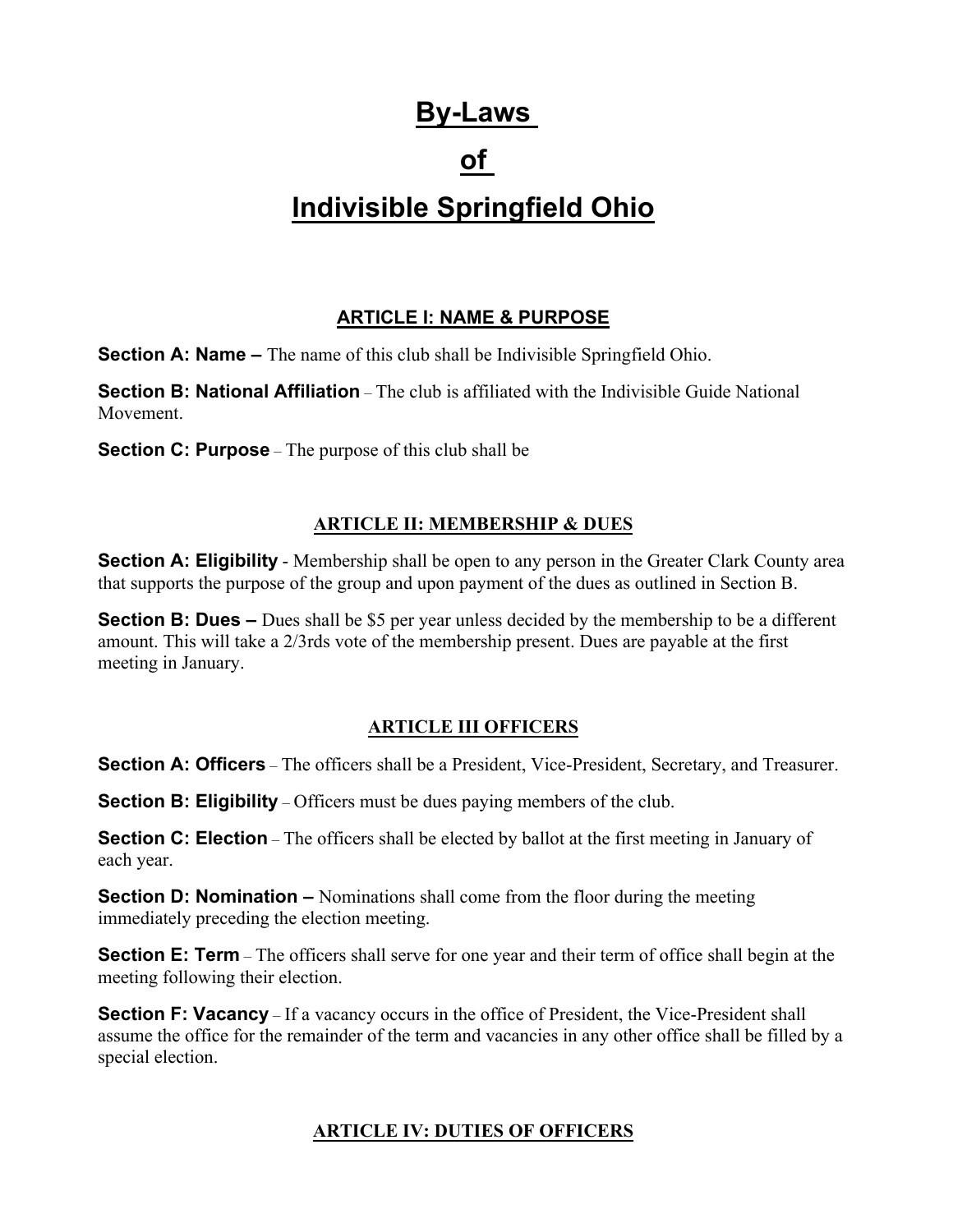**Section A: President** – it shall be the duty of the President to:

- Preside at meetings of the membership, Executive Committee and Board of Directors
- Represent the club
- Serve as a Liaison to committees of their choosing
- The President shall be an authorized signer on all bank accounts unless these duties are otherwise assigned to another member of the Board of Directors by the Board of Directors.
- Perform such other duties as ordinarily pertain to this office.

**Section B: Vice-President** – It shall be the duty of the Vice-President to:

- Preside in the absence of the President
- Serve as Liaison to the committees of their choosing.
- Shall serve as temporary Secretary in the absence of the Secretary.
- Perform such other duties as ordinarily pertain to this office.

**Section C: Secretary** – It shall be the duty of the Secretary to:

- Record the minutes of all meetings
- Keep a file of the club's records
- Maintain a current roster of membership
- Issue notices of meetings and conduct the general correspondence of the club
- Perform such other duties as ordinarily pertain to this office.

**Section D: Treasurer** – It shall be the duty of the Treasurer to:

- Receive and disperse all club funds.
- Shall be an authorized signer on all bank accounts.
- Keep an itemized account of all receipts and expenditures and make reports on a monthly basis
- Perform such other duties as ordinarily pertain to this office.

#### **ARTICLE V: MEETINGS**

**Section A:** Meetings – Regular meetings shall be held monthly.

**Section B:** Special/ Emergency Meeting – Special/ Emergency meetings may be called by the President.

**Section C:** Quorum – A quorum shall consist of at least two officers and ten members.

**Section D:** Parliamentary Authority – Robert's Rules of Orders shall govern this club in all cases to which they are applicable and in which they are not inconsistent with these bylaws.

#### **ARTICLE VI: EXECUTIVE COMMITTEE**

**Section A: Responsibility** – Management of this club shall be vested in an Executive Committee